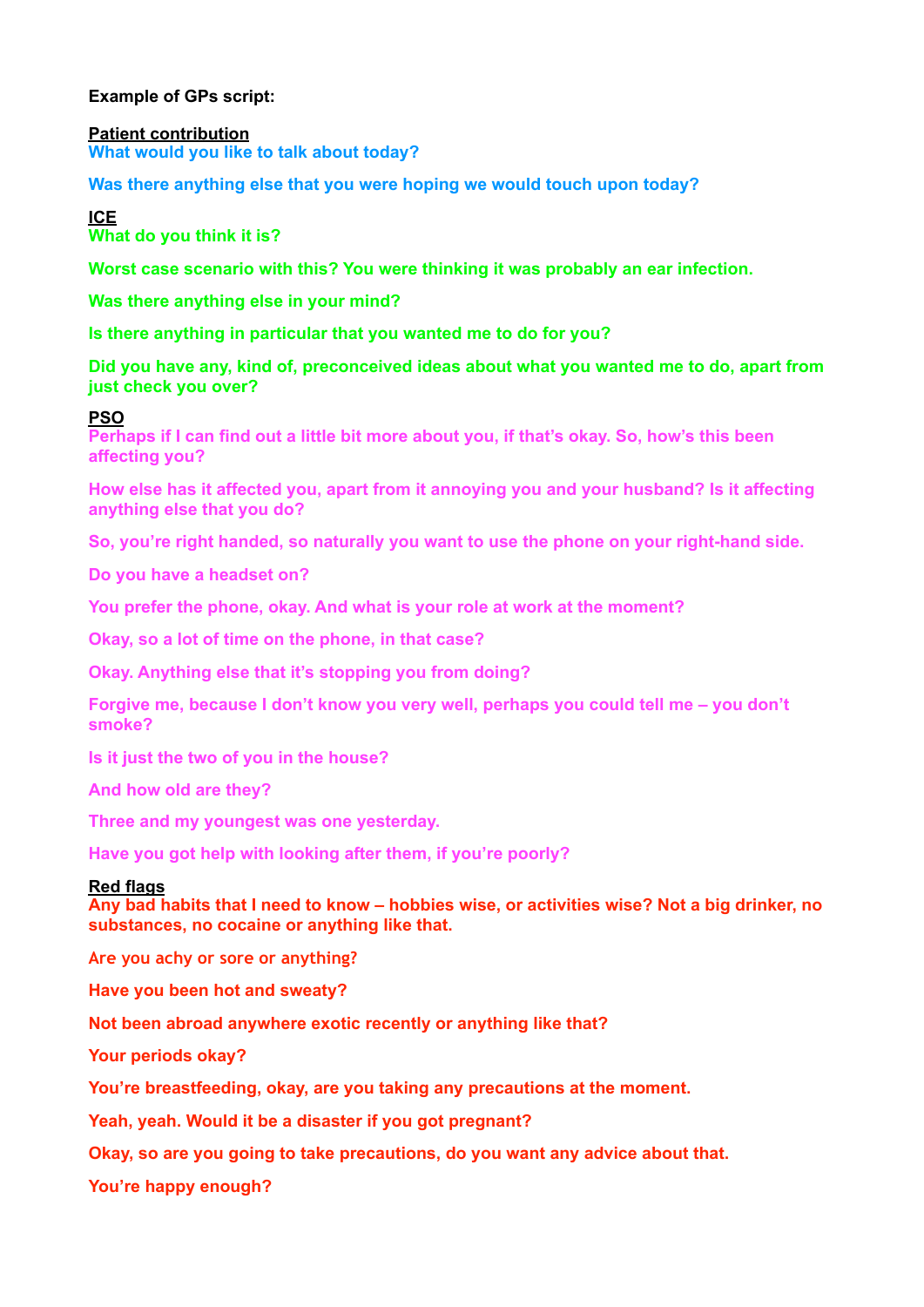## **Focussed history**

**Had this sort of problem before at all? Ages ago?** 

**Not particularly prone to these sorts of things?** 

**The other ear's okay?**

**Okay, good. And you've not had tonsillitis before at all?** 

**Not prone to that or anything like that? Okay. Never had glandular fever?** 

**No other kissing contact apart from your husband?** 

**Okay so we're not thinking that you've picked up anything and your husbands not got any symptoms at the moment?** 

**Oh, all right. Okay. His throat's okay, though, at the moment?**

**Your thyroid blood test was normal; you're not having symptoms with your thyroid at the moment? Things are okay?** 

**Have you taken anything for this pain?**

### **Focussed examination**

**Going to pop this in your ear to check your temperature, if that's okay? Your teeth are okay, when you bite down, it doesn't hurt? Your temperature at the moment is okay.** 

**A little bit sore, okay, it's not tender in your teeth as such, though?** 

**No pain in your face when I'm pressing on there?** 

**Nasal symptoms, not a problem?** 

**Let's have a look at your throat. So, not particularly inflamed, not particularly pus-y or anything like that, that's great. No obstruction in your nose. If you just close your mouth and breathe through your nose. Okay, so this is the bad ear – I'm going to look in the good ear first if that's okay. And this one. You know when you go up in a plane and you make your ears pop, can you do that at the moment?** 

**It's not easy is it?** 

**It's not working properly at the moment, and that's the issue, isn't it? Not particularly glandy, that's great, you are a bit glue-y in both of your ears. I'm just going to check your hearing if that's okay, just tell me what I'm saying.** 

**Very good, okay. [whispered] Twenty-eight.** 

**[whispered] Forty-three.** 

**So your hearing on both sides is not great, is it? It's not perfect but it's not bad, but you are gluey in both of your ears and I can certainly explain what's going on there. Doesn't hurt when you breathe at all? No? I'll just check your chest, if that's okay?** 

**If you just stand up for me, and turn around, I'll just have a listen into your lungs.** 

**Breathe away. Deep breath. Fabulous, lovely, okay. That's great. And you've been a bit sore around here, as well, haven't you?** 

## **Identify problem and explain diagnosis**

**Well I guess it won't come as a particular surprise in flu season, with you being a bit achy, that you've a flu-like illness.** 

**The problem with your ears and the deafness is related to that, to the cold aspect of that, the viral aspect of that.**